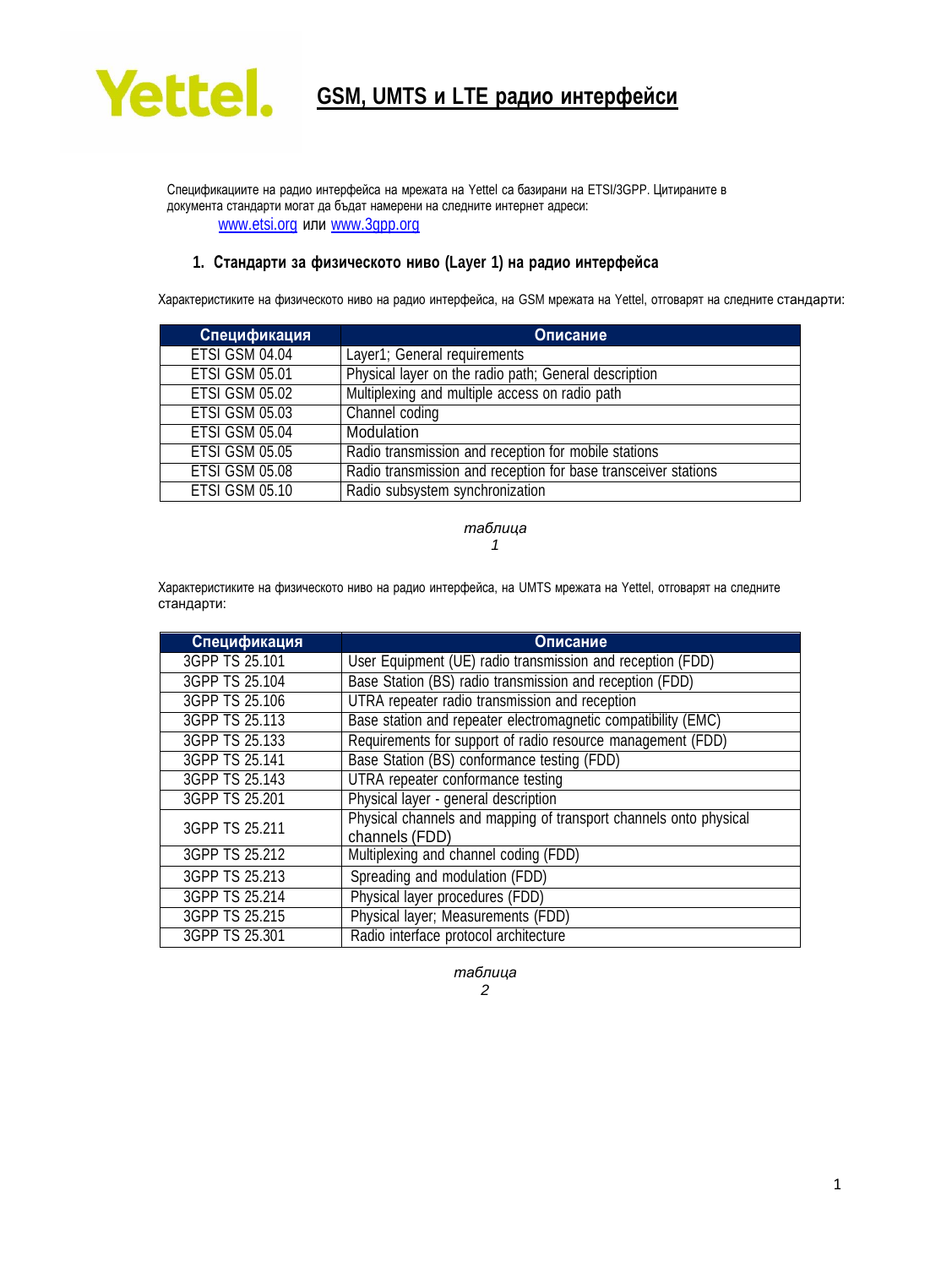Характеристиките на физическото ниво на радио интерфейса, на LTE мрежата на Yettel, отговарят на следните стандарти:

| Спецификация   | Описание                                                                                        |
|----------------|-------------------------------------------------------------------------------------------------|
| 3GPP TS 36.201 | Evolved Universal Terrestrial Radio Access (E-UTRA); LTE physical<br>layer; General description |
| 3GPP TS 36.211 | Evolved Universal Terrestrial Radio Access (E-UTRA); Physical<br>channels and modulation        |
| 3GPP TS 36.212 | Evolved Universal Terrestrial Radio Access (E-UTRA); Multiplexing<br>and channel coding         |
| 3GPP TS 36.213 | Evolved Universal Terrestrial Radio Access (E-UTRA); Physical layer<br>procedures               |
| 3GPP TS 36.214 | Evolved Universal Terrestrial Radio Access (E-UTRA); Physical<br>layer; Measurements            |

*таблица 3*

## **2. Стандарти за второ (Layer 2) и трето (Layer 3) ниво на радио интерфейса**

Характеристиките на второ (Layer 2) и трето (Layer 3) ниво, на GSM мрежата на Yettel, отговарят на следните стандарти:

| Спецификация          | Описание                                                                                                                                                                                                                            |
|-----------------------|-------------------------------------------------------------------------------------------------------------------------------------------------------------------------------------------------------------------------------------|
| <b>ETSI GSM 04.05</b> | Digital cellular telecommunications system; Data Link (DL) layer; General<br>aspects                                                                                                                                                |
| ETSI GSM 04.06        | Digital cellular telecommunications system (Phase 2+);<br>Mobile Station - Base Station System (MS - BSS)<br>interface; Data Link (DL) layer specification                                                                          |
| ETSI GSM 04.07        | Mobile radio interface signaling layer 3; General<br>Aspects                                                                                                                                                                        |
| ETSI GSM 04.08        | Mobile radio interface Layer 3 specification; Core<br>network protocols; Stage 3                                                                                                                                                    |
| ETSI GSM 04.10        | Mobile Radio Interface Layer 3 - Supplementary<br>Services Specification - General Aspects                                                                                                                                          |
| <b>ETSI GSM 04.11</b> | Point-to-Point (PP) Short Message Service (SMS)<br>support on Mobile Radio Interface                                                                                                                                                |
| ETSI GSM 04.60        | Digital cellular telecommunications system (Phase 2+)<br>(GSM); General Packet Radio Service (GPRS); Mobile<br>Station (MS) - Base Station System (BSS) interface; Radio<br>Link Control / Medium Access Control (RLC/MAC) protocol |
| 3GPP TS 45.008        | Radio subsystem link control                                                                                                                                                                                                        |
| 3GPP TS 44,018        | Mobile radio interface layer 3 specification; Radio Resource Control (RRC)<br>protocol                                                                                                                                              |

*таблица 4*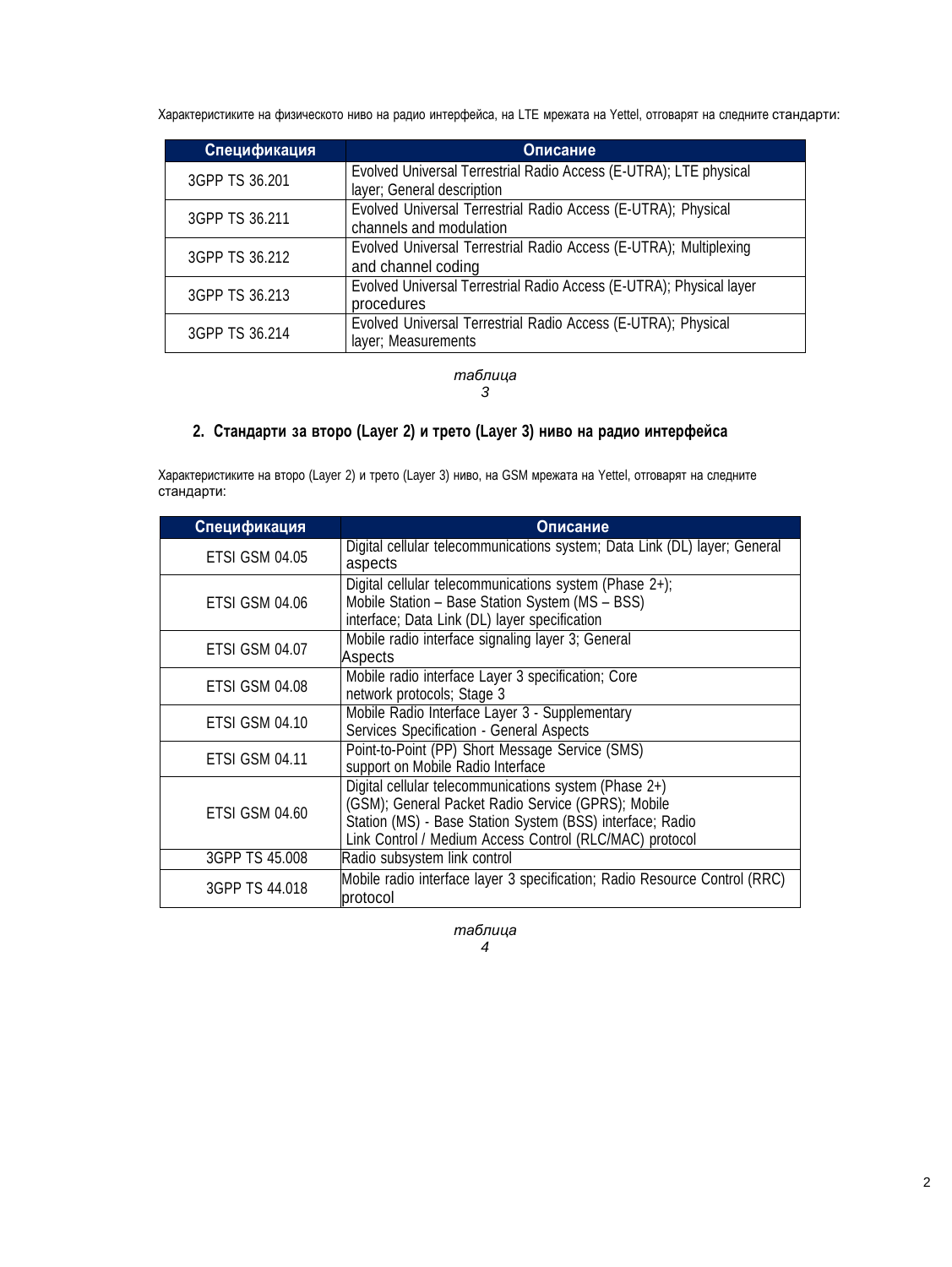Характеристиките на второ (Layer 2) и трето (Layer 3) ниво, на UMTS мрежата на Yettel, отговарят на следните стандарти:

| Спецификация   | Описание                                                                                             |
|----------------|------------------------------------------------------------------------------------------------------|
| 3GPP TS 25.301 | Radio interface protocol architecture                                                                |
| 3GPP TS 25.302 | Services provided by the physical layer                                                              |
| 3GPP TS 25.303 | Interlayer procedures in Connected Mode                                                              |
| 3GPP TS 25.304 | User Equipment (UE) procedures in idle mode and procedures for cell<br>reselection in connected mode |
| 3GPP TS 25,305 | User Equipment (UE) positioning in Universal Terrestrial Radio Access<br>Network (UTRAN);<br>Stage 2 |
| 3GPP TS 25.306 | UE Radio Access capabilities definition                                                              |
| 3GPP TS 25.307 | Requirements on User Equipments (Ues) supporting a release-<br>independent frequency band            |
| 3GPP TS 25.308 | UTRA High Speed Downlink Packet Access (HSPDA); Overall<br>description; Stage 2                      |
| 3GPP TS 25.321 | Medium Access Control (MAC) protocol specification                                                   |
| 3GPP TS 25.322 | Radio Link Control (RLC) protocol specification                                                      |
| 3GPP TS 25.323 | Packet Data Convergence Protocol (PDCP) specification                                                |
| 3GPP TS 25.324 | Broadcast/Multicast Control (BMC)                                                                    |
| 3GPP TS 25.331 | Radio Resource Control (RRC) protocol specification                                                  |

*таблица*

*5*

Характеристиките на второ (Layer 2) и трето (Layer 3) ниво, на LTE мрежата на Yettel, отговарят на следните 3GPP стандарти:

| Спецификация   | Описание                                                                                                                                            |
|----------------|-----------------------------------------------------------------------------------------------------------------------------------------------------|
| 3GPP TS 23.216 | Single Radio Voice Call Continuity (SRVCC)                                                                                                          |
| 3GPP TS 36.300 | E-UTRAN Overall description; Stage 2 (E-UTRAN); Overall<br>description; Stage 2                                                                     |
| 3GPP TS 36,302 | Evolved Universal Terrestrial Radio Access (E-UTRA); Services<br>provided by the physical layer                                                     |
| 3GPP TS 36.304 | Evolved Universal Terrestrial Radio Access (E-UTRA); User<br>Equipment (UE) procedures in idle mode                                                 |
| 3GPP TS 36.305 | Evolved Universal Terrestrial Radio Access Network (E-UTRAN);<br>Stage 2 functional specifications of User Equipment (UE)<br>positioning in E-UTRAN |
| 3GPP TS 36.306 | Evolved Universal Terrestrial Radio Access (E-UTRA); User<br>Equipment (UE) radio access capabilities                                               |
| 3GPP TS 36,307 | Requirements on User Equipments (UEs) Supporting a release-<br>independent frequency band                                                           |
| 3GPP TS 36.314 | Evolved Universal Terrestrial Radio Access (E-UTRA); Layer 2 -<br>Measurements                                                                      |
| 3GPP TS 36.321 | Evolved Universal Terrestrial Radio Access (E-UTRA); Medium Access<br>Control (MAC) protocol specification                                          |
| 3GPP TS 36,322 | Evolved Universal Terrestrial Radio Access (E-UTRA); Radio Link<br>Control (RLC) protocol specification                                             |
| 3GPP TS 36,323 | Evolved Universal Terrestrial Radio Access (E-UTRA); Packet Data<br>Convergence Protocol (PDCP) specification                                       |
| 3GPP TS 36.331 | Evolved Universal Terrestrial Radio Access (E-UTRA); Radio Resource<br>Control (RRC) protocol specification                                         |